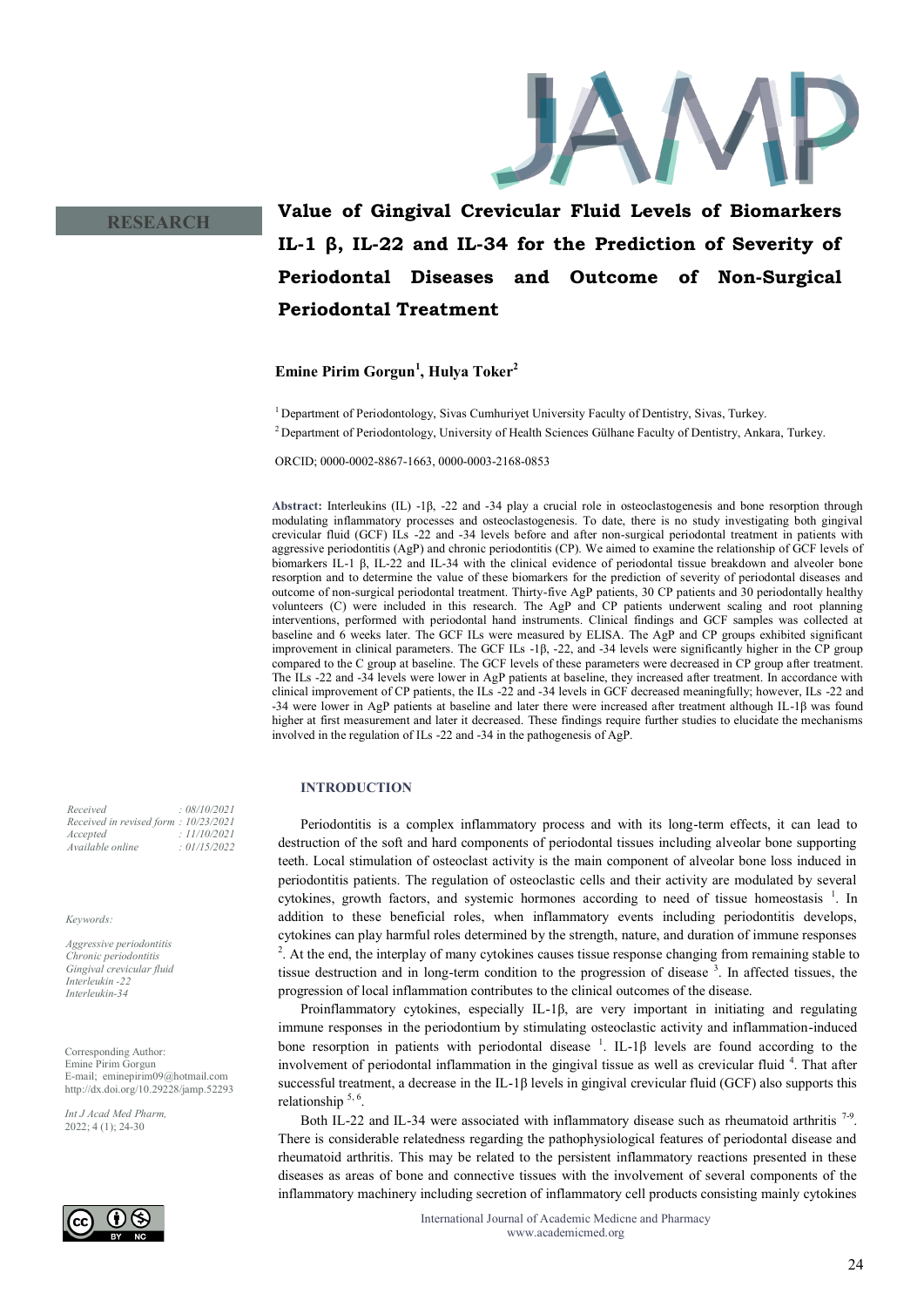modulating inflammatory events [10](file:///C:/Users/NECATI/Downloads/2ad91e34-1592-4395-9de0-e0b8a749a79e%20(2).docx#_ENREF_10#_ENREF_10). Periodontitis had considerably similar cytokine secretions to those of rheumatoid arthritis  $11$ . Again, These have been reported as having prominent roles in osteoclastogenesis and bone resorption through furthering inflammation <sup>[12,](file:///C:/Users/NECATI/Downloads/2ad91e34-1592-4395-9de0-e0b8a749a79e%20(2).docx#_ENREF_12#_ENREF_12) [13](file:///C:/Users/NECATI/Downloads/2ad91e34-1592-4395-9de0-e0b8a749a79e%20(2).docx#_ENREF_13#_ENREF_13)</sup>. IL-22 and IL-34 can function with the involvement of cross-talk of other cytokines and this condition results in an increase in cytokines such as IL-1, IL-6, and TNF-α, on the other hand, their increases result in augmented secretion of IL-22 and IL-34 [14,](file:///C:/Users/NECATI/Downloads/2ad91e34-1592-4395-9de0-e0b8a749a79e%20(2).docx#_ENREF_14#_ENREF_14) [15](file:///C:/Users/NECATI/Downloads/2ad91e34-1592-4395-9de0-e0b8a749a79e%20(2).docx#_ENREF_15#_ENREF_15) .

There is a need to develop novel biomarkers for screeing and diagnosis of periodontal disease. Especially, activity status of periodontal disease should be elucidated instead of simple assessment of the cumulative effects of historical tissue destruction as by measured conventional tools used in periodondal practice.

To date, there is no study investigating both GCF IL-22, and IL-34 levels after periodontal treatment performed non-surgically in patients diagnosed with aggressive periodontitis (AgP) and chronic periodontitis (CP). It was hypothesized that GCF ILs-1β, -22, and -34 levels decrease after non-surgical periodontal treatment in AgP and CP patients. The aim of current study was to investigate the relationship of GCF levels of biomarkers IL-1 β, IL-22, and IL-34 with the clinical evidence of periodontal tissue breakdown and alveoler bone resorption and to determine the value of these biomarkers for the prediction of severity of periodontal diseases and outcome of non-surgical periodontal treatment.

## **METHOD**

#### *Study population*

Patients were enrolled in the current research by collecting the whole mouth clinical periodontal data. This research was designed as a case-control study. The research protocol was confirmed by the Medical Research Ethics Committee of Cumhuriyet University with regard to the Declaration of Helsinki (2016-02/05), and all participants gave informed. The total number of subjects in the current research was 95, consisting of 35 AgP patients (24 female, 11 male), 30 CP patientes (17 females, 13 males), and 30 periodontally healthy controls (C) (19 females, 11 males).

Patients over the age of 35 years, having attachment loss equal to or higher than 5 mm at multiple tooth sites and having >3 sites of probing depth >6 mm including >1 tooth distributed in every quadrant were assessed as CP. According to "Classification of Periodontal and Peri-Implant Diseases and Conditions 2017", our CP patients can be included in the 'Stage 3, Generalized, Grade B' group, based on the clinical parameters including disease course and affected age <sup>[16](file:///C:/Users/NECATI/Downloads/2ad91e34-1592-4395-9de0-e0b8a749a79e%20(2).docx#_ENREF_16#_ENREF_16)</sup>. and Conditions 2017", our AgP patients can be included in the 'Stage 4, Generalized, Grade C' and our G-CP patients can be included in the 'Stage 3, Generalized, Grade B' group, based on the clinical parameters including disease course and affected age. Patients without the evidence of attachment loss at multiple sites or with the pocket depth equal to or less than 3 mm were diagnosed as being periodontally healthy and utilized as controls.

Exclusion criteria were using antibiotics or received periodontal therapy within 6 months before the study examination, conservative or prosthetic restorations in the anterior region, periodontal destruction caused by poor restorations, begin pregnant and performing breastfeeding, a history of systemic inflammatory disorder or antiinflammatory medication that might influence the periodontal condition, and subjects lacking capacity to consent for themselves. Furthermore, smoking may constitute the main risk factor in periodontal diseases. Therefore, we have excluded smokers from the study.

#### *Clinical measurement and periodontal therapy*

Clinical examinations assessing the gingival index (GI) and plaque index (PI), clinical attachment loss (CAL), and probing depth (PD) were performed, and panoramic radiographs were taken to measure interproximal bone loss from the cementoenamel junction of the tooth to the bone crest in order to diagnose AgP and CP as well as having no periodontal disease. The diagnostic evaluation was performed according to the criteria for periodontal diseases as accepted at the World Workshop for Periodontics and the American Academy of Periodontology (1999)  $^{17}$  $^{17}$  $^{17}$ . In short, to diagnose AgP, the following findings need to be obtained: having >8 teeth with the attachment loss equal  $\geq$ 5 mm and the probing depth  $\geq$ 6 mm, and  $\geq$ 3 affected teeth, being not first molars or incisors. A Williams periodontal probe (Hu-Friedy, Chicago, IL, USA) was utilized to obtain PD and CAL measures.

The full-mouth measurements of PD and CAL were obtained at six points per tooth. The PI was utilized for scoring the presence of supragingival plaque  $18$ , while the GI was used for scoring gingival inflammation [18](file:///C:/Users/NECATI/Downloads/2ad91e34-1592-4395-9de0-e0b8a749a79e%20(2).docx#_ENREF_18#_ENREF_18). In all subjects, individual acrylic stents were formed using grooves as reference points to measure CAL. A single specialist performed the collection of clinical data and specimens (EPG). The intra-examiner reproducibility of PD was evaluated, and the intra-examiner reliability was found to be high  $(\geq 98\%)$ . After the baseline measurements were recorded, phase 1 therapy, consisting of oral hygiene instructions, scaling, and root planing (SRP), was implemented on patients having periodontitis <sup>[19](file:///C:/Users/NECATI/Downloads/2ad91e34-1592-4395-9de0-e0b8a749a79e%20(2).docx#_ENREF_19#_ENREF_19)</sup>. The SRP procedure was carried out within 10 days by utilizing Gracey curettes (Hu-Friedy, Chicago, IL, USA). No antibiotics were prescribed. Recording of the clinical measurements and GCF sampling from the exemplification sites was performed at baseline and six weeks later.

#### *GCF collection and analysis*

According to "Classification of Periodontal and Peri-Implant Diseases kit (FineTest, Wuhan, China) was utilized for measuring the cytokine Before starting to collect GCF samples, the area surrounding the tooth was isolated using cotton rolls, dried, and the removal of the supragingival plaque was performed by means of a sterile curette. The collection of GCF specimens was carried out, and they were pooled from 3 non-adjacent proximal sites with a moderate probing pocket depth. The collection of GCF samples was performed using Periopaper® strips, and they were stored at a temperature of -80°C until the analysis was conducted. 300μL of phosphate buffer solution was added to Eppendorf tubes to extract the collected GCF specimens by impregnating Periopaper. The vial was mixed by the vortex mixer for 1 minute to allow the passage of the GCF liquid to the solution. The obtained contents were used for analyzing IL-1β, IL-22 and IL-34. An enzyme-linked immunosorbent assay (ELISA) levels, following the instructions of the manufacturer.

> The calculation of GCF cytokine levels was performed from the standard curves, and they were defined as picogram/site for the total amount of cytokine levels. The score of 0 was given to sites having cytokine levels lower than the limits of the detectability of the assay.

#### *Statistical analysis*

For data analyses, a statistical package (IBM SPSS v22.0, IBM, USA) was used. After the Kolmogorov-Smirnov test, comparisons of numeric variables of the study groups were evaluated by the Kruskal-Wallis ANOVA test with post hoc Mann-Whitney test for pairwise comparisons. The Wilcoxon test was conducted for assessing differences between baseline and 6-week values in the AgP and CP groups. A p value  $\leq 0.05$  was used to decide statistical significances. The calculation of the sample size was performed under a 5% error considering a required sample size of 30 in every group, with a statistical power of 80%, considering an effect size of 300 and a SD value of 350 for IL-22.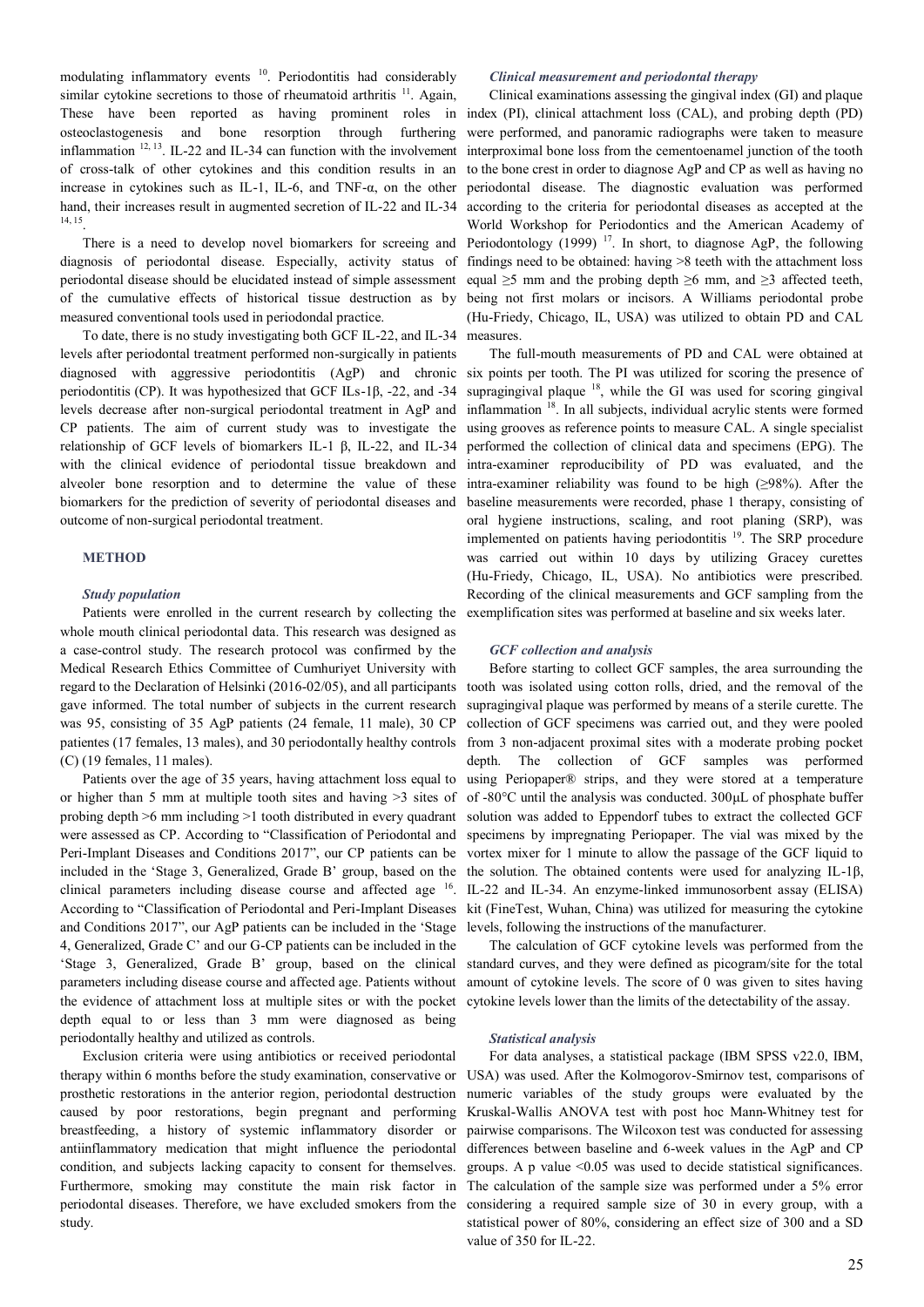# **FINDINGS**

#### *Demographic features and clinical periodontal measurements.*

A total of 35 AgP patients, 30 CP patients, and 30 healthy controls took part in the research. The mean ages (mean±SD) of the AgP, CP, and C groups were 28.9±5.8 (range 18-39), 35.2±5.9 (range 25-48 years), and 34.4±6.3 (range 26-44 years), respectively.

Figure 1 presents the PIs, GIs, PDs, and CALs measured at baseline examination and at examination after treatment. In the AgP and CP groups, the PIs, GIs, PDs, and CALs measured at baseline examination were significantly higher compared to the controls ( $p < 0.05$ ); however, regarding these parameters, there was no significant difference between the AgP and CP groups (p>0.05). In the AgP and CP groups, the PIs, GIs, and PDs measured at examination after treatment were significantly lower compared to those measured at baseline examination ( $p < 0.05$ ); however, these study groups were similar to the controls regarding these parameters  $(p>0.05)$ . The CALs of the AgP and CP groups were found similar regarding measurements performed at baseline and after treatment (p>0.05).

# *Biochemical findings*

groups ( $p<0.05$ ); however, there was no significant difference between GCF IL-34 ( $p>0.05$ ). the CP and control groups with regard to the median level of GCF

IL-1β ( $p > 0.05$ ). At the sampling after treatment, the median level of GCF IL-1 $\beta$  in the CP group was significantly higher than those of the AgP and control groups  $(p<0.05)$ ; however, there was no significant difference between the AgP and control groups with regard to the median level of GCF IL-1 $\beta$  (p>0.05).

Figure 3 presents the median levels of GCF IL-22 in the AgP, CP and control groups. At the baseline sampling, the median level of GCF IL-22 in the CP group was significantly higher than those of the AgP and control groups ( $p<0.05$ ); and the median level of GCF IL-22 in the control group was significantly higher than that of the AgP group  $(p<0.05)$ . At the sampling after treatment, the median level of GCF IL-22 in the CP group was significantly lower than those of the AgP and control groups  $(p<0.05)$ ; however, there was no significant difference between the AgP and control groups with regard to the median level of GCF IL-22 (p>0.05).

Figure 2 presents the median levels of GCF IL-1β in the AgP, CP 34 in the CP group was significantly lower than those of the AgP and and C groups. At the baseline sampling, the median level of CGF IL-control groups (p<0.05); however, there was no significant difference 1β in the AgP group was significantly higher compared to the other between the AgP and control groups with regard to the median level of Figure 4 presents the median levels of GCF IL-34 in the AgP, CP and control groups. At the baseline sampling, the median level of GCF IL-34 in the CP group was significantly higher than those of the AgP and control groups ( $p<0.05$ ); and the median level of GCF IL-34 in the control group was significantly higher than that of the AgP group  $(p<0.05)$ . At the sampling after treatment, the median level of GCF IL-



Figure 1. Median levels of plaque index, gingival index, probing depth, clinical attachment level in the aggressive periodontitis mea sured baseline and after treatment, chronic periodontitis measured baseline and after treatment and control groups. Data are expressed is median with interquartile range and analyzed with Kruskal-Wallis and post hoc Mann-Whitney tests. Significances are shown as marked with different letters (p<0.05), when coded with same letters, there is no significant difference (p>0.05). B-AgP, aggressive periodontitis measured at baseline; AT-AgP, aggressive periodontitis measured after treatment; B-CP, chronic periodontitis measured at baseline; AT-CP, chronic periodontitis measured after treatment.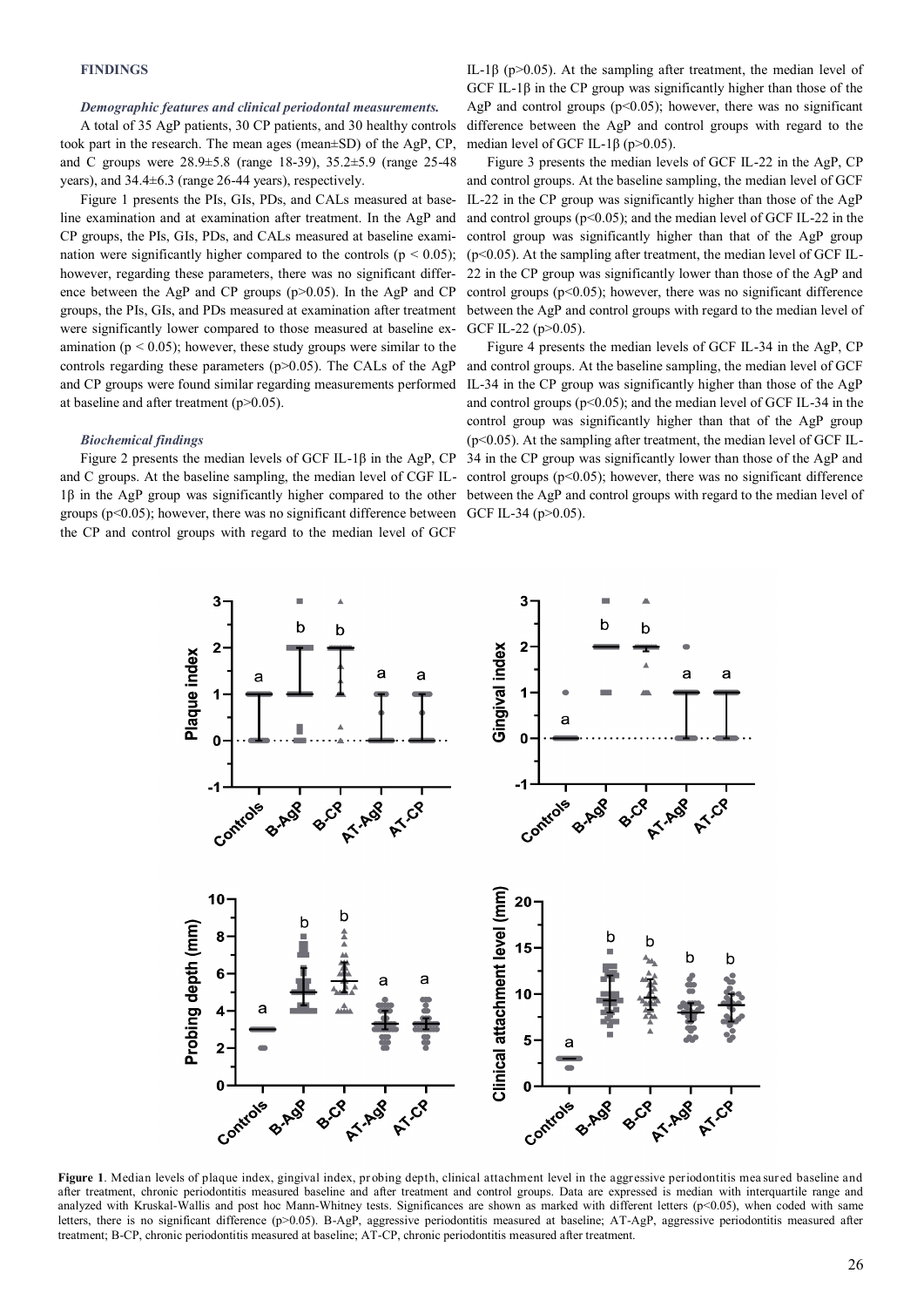



**Figure 2**. Median levels of gingival crevicular fluid interleukin-1β (IL-1β) in the aggressive periodontitis, chronic periodontitis and control groups. Data are expressed is median with interquartile range and analyzed with Kruskal-Wallis and post hoc Mann-Whitney tests. Significances are shown as marked with different letters ( $p$ <0.05), when coded with same letters, there is no significant difference (p>0.05). AgP, aggressive periodontitis; CP, chronic periodontitis.

#### **DISCUSSION**

In the current study we investigated that firstly the predictive value of biomarkers IL-1 β, IL-22, and IL-34 measured in the GCF of AgP and CP patients during the assessment of severity of periodontal diseases and outcome of non-surgical periodontal treatment.

When researched periodontitis related literature, this investigation is firstly assessed the GCF levels of cytokines IL-22 and IL-34 and their possible relationship with GCF IL-1β level before and after periodontal treatment performed non-surgically in the AgP and CP patients. In our study, along with the improved clinical parameters after periodontal treatment, the IL-22 and IL-34 GCF levels were elevated in CP patients and significantly decreased following periodontal treatment, nevertheless they were decreased in AgP patients and significantly increased after periodontal treatment. To increase reliability of our results, as mentioned previously, smoking subjects were not included in this study, since it has been reported that host cytokine levels are affected by smoking <sup>[20](file:///C:/Users/NECATI/Downloads/2ad91e34-1592-4395-9de0-e0b8a749a79e%20(2).docx#_ENREF_20#_ENREF_20)-22</sup>.

On comparison of PI, GI, PD and CAL values amoung the groups, the mean PI, GI, PD and CAL was found to be statistically highly significant between groups. All clinical periodontal parameters were highly in periodontitis groups.

Cytokines are produced locally in the periodontal tissues and

**Figure 3**. Median levels of gingival crevicular fluid interleukin-22 (IL-22) in the aggressive periodontitis, chronic periodontitis and control groups. Data are expressed is median with interquartile range and analyzed with Kruskal-Wallis and post hoc Mann-Whitney tests. Significances are shown as marked with different letters ( $p$ <0.05), when coded with same letters, there is no significant difference (p>0.05). AgP, aggressive periodontitis; CP, chronic periodontitis.

secreted into the GCF. The GCF is composed of an inflammatory exudate as collected in the gingival sulcus and consists of components of host derived inflammatory molecules. This unique composition makes the GCF as a valuable specimen that can be used as a non-invasive approach to investigate periodontal inflammatory events with the measurement of several potential inflammatory biomarkers  $23$ . This research was designed primarily to assess the cytokine content of total GCF. It is important to note that the individual GCF samples (three for each subject) used in this research were later combined. This approach was preferred to make it easier to identify all of the biochemical signs present in all of the subjects. It has been suggested that the total amounts of cytokines in the GCF samples per sampling time is a better marker of relative GCF constituent activity  $24, 25$  $24, 25$ .

In the present study, in accordance with the results of studies mentioned below, GCF IL-1β level decreased after treatments of AgP patients. In the AgP patients, as usual, IL-1β was higher compared to the CP patients in accordance with the severity of periodontitis. However, there was no significant difference in CP group before and after treatment. IL-1β prominently mediates the inflammatory response and takes part in cell proliferation, differentiation, apoptosis, and in the periodontitis pathophysiology. Furthermore, IL-1β and TNF-α effectively induce bone resorption and inhibit bone formation [26](file:///C:/Users/NECATI/Downloads/2ad91e34-1592-4395-9de0-e0b8a749a79e%20(2).docx#_ENREF_26#_ENREF_26). A number of studies indicated that an association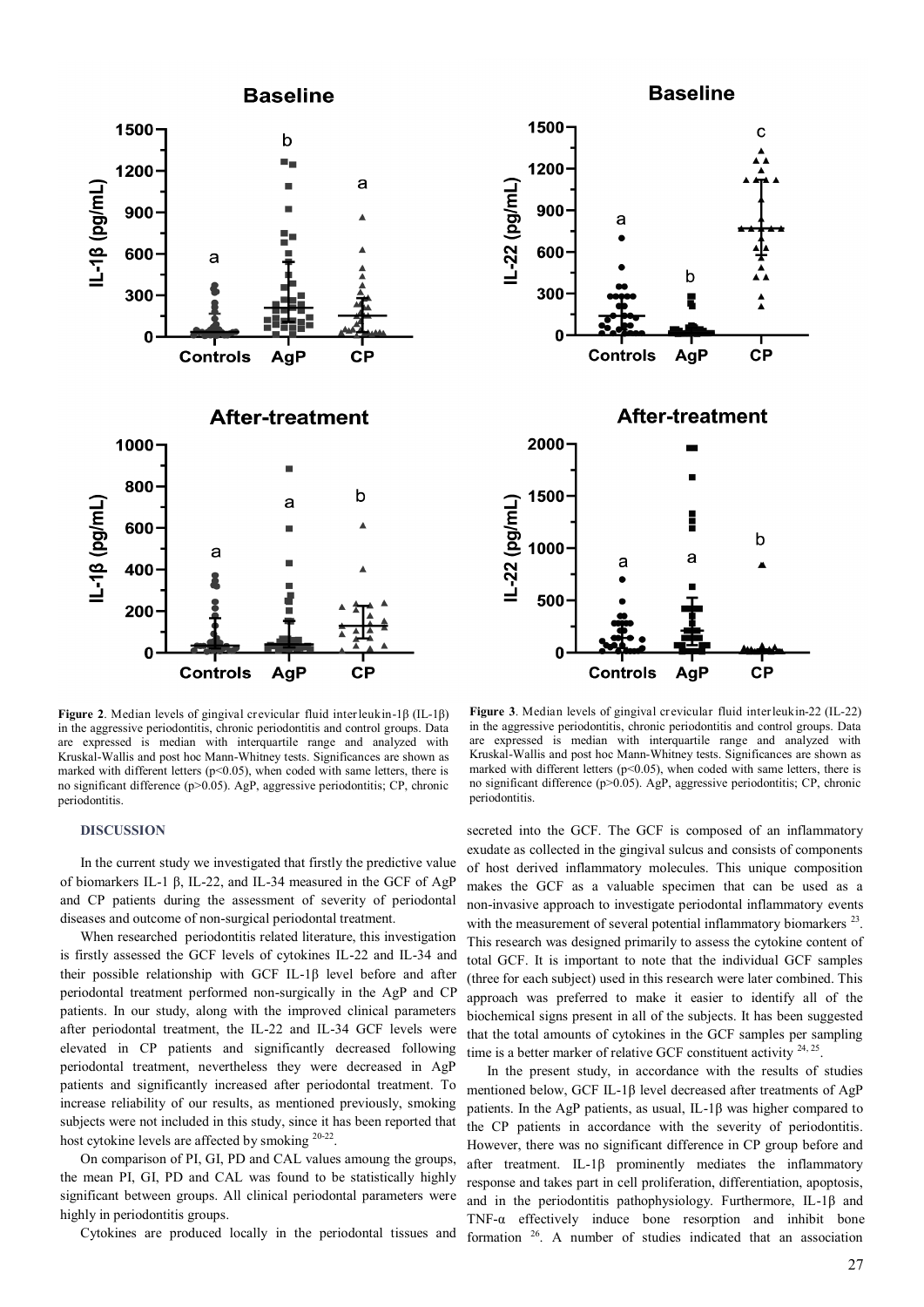

**Figure 4.** Median levels of gingival crevicular fluid interleukin-34 (IL-34) in the aggressive periodontitis, chronic periodontitis and control groups. Data are expressed is median with interquartile range and analyzed with Kruskal-Wallis and post hoc Mann-Whitney tests. Significances are shown as marked with different letters  $(p<0.05)$ , when coded with same letters, there is no significant difference (p>0.05). AgP, aggressive periodontitis; CP, chronic periodontitis.

between IL-1β levels in gingival tissues and GCF and the inflammato-ry status of periodontal disease <sup>[27](file:///C:/Users/NECATI/Downloads/2ad91e34-1592-4395-9de0-e0b8a749a79e%20(2).docx#_ENREF_27#_ENREF_27)</sup>. Hyun et al. reported that IL-1β level decreased at shallow and deep sites 2 and 4 months later after onset of study in the periodontitis patients  $27$ . Toker et al. reported that periodontal treatment meaninfully healed the clinical complaints and GCF  $^{28}$  $^{28}$  $^{28}$ .

IL-22 is one of the prominent cytokines and modulates inflammatory reactions of tissues. In the present study, at the baseline sampling, GCF IL-22 level in the CP group was significantly higher compared to the other groups. At the sampling after treatment, the GCF level of IL-22 in the CP group was significantly decreased and lower than the other groups. Similar to our finding, Sidharthan et al. reported the GCF IL-22 level was significantly greater in CP group significantly elevated levels of IL -22 and a positive correlation with clinical parameters in CP subjects  $29$ . In a study demonstrates the increase of IL-22-expressing CD4+ AhR+ T lymphocytes in periodontitis-affected tissues and shows a positive correlation between IL-22, RANKL expression, and alveolar bone resorption. Increased expression of IL-22 has been reported in periapical granulomasas compared with healthy samples <sup>[30](file:///C:/Users/NECATI/Downloads/2ad91e34-1592-4395-9de0-e0b8a749a79e%20(2).docx#_ENREF_30#_ENREF_30)</sup>. T-cell phenotype is defined as a nature of harmful effects of periodontitis to the connective and bone GCF ILs-1beta, -22 and -34 might might be a valuable means of

tissues <sup>[31](file:///C:/Users/NECATI/Downloads/2ad91e34-1592-4395-9de0-e0b8a749a79e%20(2).docx#_ENREF_31#_ENREF_31)</sup>.

In rheumatoid arthritis, as parallel to the increased IL-22, RANKL production increases and this leads to osteoclastogenesis and bone resorption in affected articular tissues  $9, 32$  $9, 32$  $9, 32$ . In the present study the total amount of IL-22 and IL-34 is significantly lower than controls at baseline and after treatment they were increased in AgP patients. That might be attributable to its degradation in GCF, a relatively lower level of IL-22 and IL-34 in GCF, a heterogeneous response because of racial variation, or a combination of some or all of these factors. In the present study we can report that GCF IL-22 and IL-34 act differently in AgP and CP patients. CP differs from AgP in many respects, such as genetic factors, progression rate, and susceptibility factors. In addition, inflammatory mediators seem to play a dual role in the disease, contributing to the control of periodontal infection while triggering tissue destructive pathways.

IL-34 is one of the cytokines that stimulate monocyte and macrophage differentiation and known as a factor stimulating macrophage colonies to release pro-inflammatory cytokines. It plays important roles in the pathogenesis of chronic inflammations such as developed in rheumatoid arthritis and systemic lupus erythematosus <sup>7</sup>. It is known as associated with several chronic conditions such as obesity, chronic inflammation, and insülin resistance <sup>8</sup> [.](file:///C:/Users/NECATI/Downloads/2ad91e34-1592-4395-9de0-e0b8a749a79e%20(2).docx#_ENREF_8#_ENREF_8) IL-34 contributes to the increase in IL-1, IL-6, and TNF-α levels that can augment its secretion resicrocally [14](file:///C:/Users/NECATI/Downloads/2ad91e34-1592-4395-9de0-e0b8a749a79e%20(2).docx#_ENREF_14#_ENREF_14). Boström et al. reported that gingival fibroblasts express IL-34 and the pro-inflammatory cytokines TNF- $\alpha$  and IL-1 $\beta$  regulate IL-34 expression in gingival fibroblasts. IL-34 plays a crucial role in bone destruction through promoting inflammation and osteoclastogenesis, as seen in RA tha stimulates osteoclastogenesis [12](file:///C:/Users/NECATI/Downloads/2ad91e34-1592-4395-9de0-e0b8a749a79e%20(2).docx#_ENREF_12#_ENREF_12) .

this positive effects were in accordance with the decreased IL-1β in GCF and plasma in subjects with CP and the effect of nonsurgical Chemel et al. reported a positive association between synovial IL-34 expression and disease severity in synovitis patients  $33$ . Synovial fibroblasts do, as gingival fibroblasts, produce IL-34 as modulated by TNF-α and IL-1β. IL-34 can entirely substitute M-CSF in RANKLinduced osteoclastogenesis and this reveals the pivotel role of IL-34 in inflammation-driven bone resorption  $34$ . In the present study, at the baseline sampling, the GCF IL-34 level in the CP group was higher compared to the other groups. At the sampling after periodontal treatment, the GCF level of IL-34 in the CP group was decreased and found lower compared to the other groups. Similar to our findings, in three different study that evaluated CP and healthy groups together with obesity, smoking and type-2 diabetus mellitus reported that IL-34 levels were highest in CP with obesity, CP with smoking and CP with type -2 diabetus mellitus. Than only CP groups followed this order <sup>[35](file:///C:/Users/NECATI/Downloads/2ad91e34-1592-4395-9de0-e0b8a749a79e%20(2).docx#_ENREF_35#_ENREF_35)-1</sup>  $37$ . In another study, Guruprasad et al. evaluated the IL-34 levels in periodontal therapy on the GCF and plasma IL-34 levels. They reported that IL-34 levels decreased after periodontal therapy performed non-surgically [38](file:///C:/Users/NECATI/Downloads/2ad91e34-1592-4395-9de0-e0b8a749a79e%20(2).docx#_ENREF_38#_ENREF_38). Opposite to our result, Parichaya et al. demonstrated highest levels of IL-34 in AgP when compared with CP and periodontally healthy groups <sup>[39](file:///C:/Users/NECATI/Downloads/2ad91e34-1592-4395-9de0-e0b8a749a79e%20(2).docx#_ENREF_39#_ENREF_39)</sup>.

# *Conclusion*

than healthy controls and gingivitis group. They also demonstrated the GCF of CP and AgP patients were evaluated to obtain laboratory risk factor for periodontal disease as a supporting finding the complex higher at first measurement and later it decreased. Thus, the level of In the current study, the relationship of IL-1 β, IL-22, and IL-34 in evidence of periodontal tissue breakdown and alveoler bone resorption and to determine the value of these biomarkers for the prediction of severity of periodontal diseases and outcome of non-surgical periodontal treatment. In accordance with clinical improvement of CP patients, the ILs -22 and -34 levels in GCF decreased meaningfully; however, ILs -22 and -34 were lower in AgP patients at baseline and later there were increased after treatment although IL-1β was found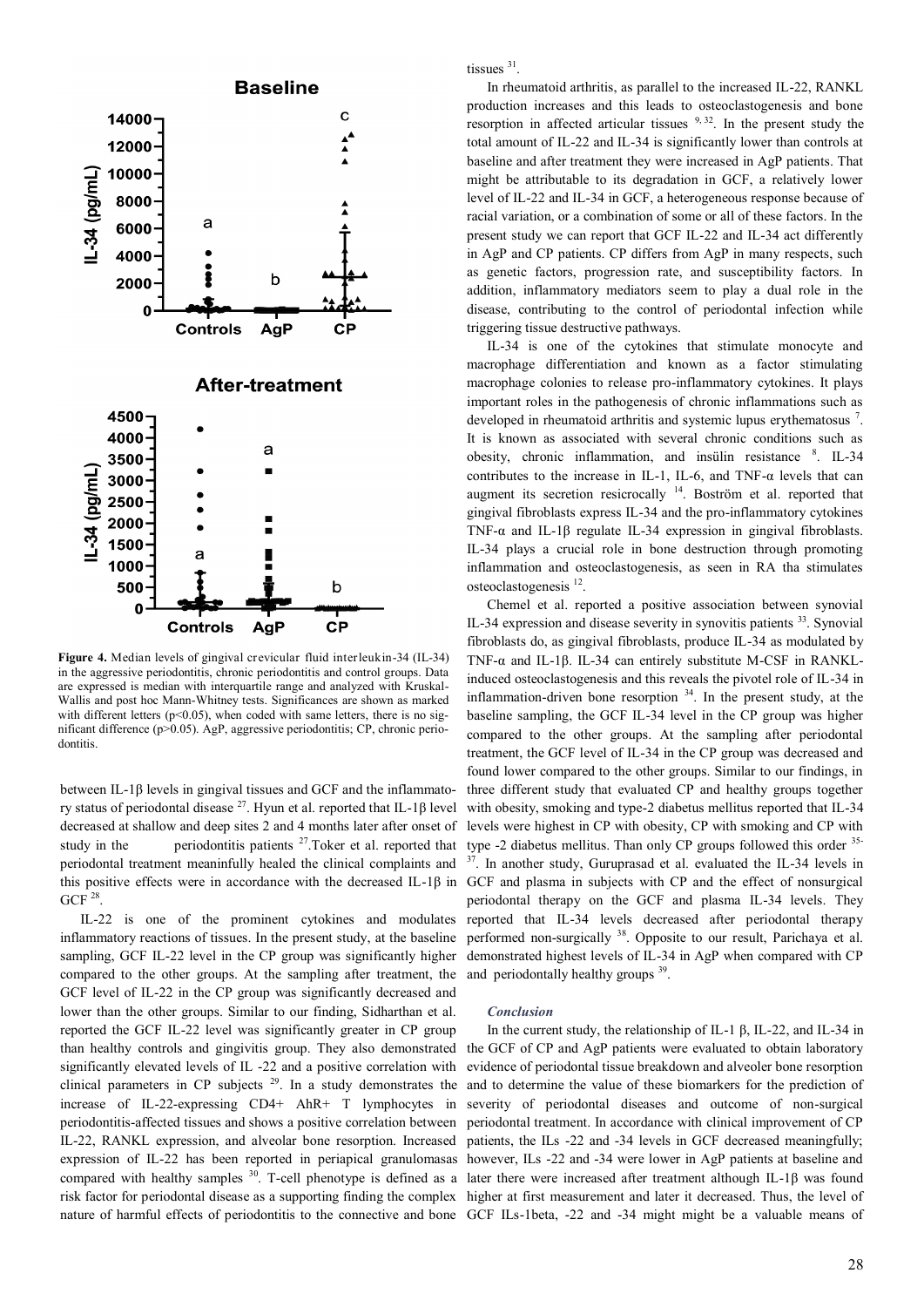identifying the current status of periodontitis. Evaluating the GCF 15. levels of these cytokines might help monitor the response to periodontal therapy and the progression of periodontal inflammation. Further studies investigating GCF ILs-1beta, -22 and -34 levels combined with moleculer microbiological analysis are needed to support these findings and better understand their role in the development of periodontitis-related inflammation.

#### *Acknowledgments*

The Scientific Research Project Fund of Cumhuriyet University provided support for the study under project number Dis-179. We thank Prof. Ömer POYRAZ for ELİSA analysis.

# *Conflict of interest statement*

There is no conflict of interest related to the content of this 21. manuscript.

# *Ethics committee approval*

All procedures carried out in the research including human participants were performed according to the ethical standards of the institutional and/or rational research committee and the 1964 Declaration of Helsinki and its later amendments or comparable ethical standards. Informed consent was acquired from all the subjects enrolled in this research.

#### **REFERENCES**

- **1.** Gilowski Ł, Wiench R, Płocica I, Krzemiński TF. Amount of interleukin-1β and interleukin-1 receptor antagonist in periodontitis and healthy patients. *Archives of Oral Biology.* 2014;59:729-734.
- **2.** Garlet G. Destructive and protective roles of cytokines in periodontitis: a re-appraisal from host defense and tissue destruction viewpoints. *Journal of Dental Research.* 2010;89:1349-1363.
- **3.** Seymour GJ, Gemmell E. Cytokines in periodontal disease: where to from here? *A cta Odontologica Scandinavica.* 2001;59:167-173.
- **4.** Faizuddin M, Bharathi S, Rohini N. Estimation of interleukin 1β levels in the gingival crevicular fluid in health and in inflammatory periodontal disease. *Journal of Periodontal Research.* 2003;38:111-114.
- **5.** Rosalem W, Rescala B, Teles R, Fischer R, Gustafsson A, Figueredo C. Effect of non $\square$ surgical treatment on chronic and aggressive periodontitis: clinical, immunologic, and microbiologic findings. *Journal of Periodontology.* 2011;82:979-989.
- **6.** Al Shammari KF, Giannobile WV, Aldredge WA, et al. Effect of nonsurgical periodontal therapy on C-telopeptide pyridinoline cross-links (ICTP) and interleukin-1 levels. *Journal of Periodontology.* 2001;72:1045 -1051.
- **7.** Chang E-J, Lee SK, Song YS, et al. IL-34 is associated with obesity, chronic inflammation, and insulin resistance. *The Journal of Clinical Endocrinology & Metabolism.* 2014;99:E1263-E1271.
- **8.** Masteller EL, Wong BR. Targeting IL-34 in chronic inflammation. *Drug Discovery Today.* 2014;19:1212-1216.
- **9.** Kim KW, Kim HR, Park JY, et al. Interleukin-22 promotes osteoclastogenesis in rheumatoid arthritis through induction of RANKL in human synovial fibroblasts. *Arthritis & rheumatism.* 2012;64:1015- 1023.
- **10.** Cetinkaya B, Guzeldemir E, Ogus E, Bulut S. Proinflammatory and anti-inflammatory cytokines in gingival crevicular fluid and serum of patients with rheumatoid arthritis and patients with chronic periodontitis. *Journal of Periodontology.* 2013;84:84-93.
- **11.** Mercado F. Marc hall R, Bartold PM: Inter-relationship betweenRA and periodontal disease a review. *J Clin Periodontal.* 2003;30:761-772.
- **12.** Clavel G, Thiolat A, Boissier M-C. Interleukin newcomers creating new numbers in rheumatology: IL-34 to IL-38. *Joint Bone Spine.* 2013;80:449 -453.
- **13.** Chen Z, Buki K, Vääräniemi J, Gu G, Väänänen HK. The critical role of IL-34 in osteoclastogenesis. *PloS one.* 2011;6:e18689.
- **14.** Zorena K, Jachimowicz-Duda O, Wąż P. The cut-off value for interleukin 34 as an additional potential inflammatory biomarker for the prediction of the risk of diabetic complications. *Biomarkers.* 2016;21:276-282.
- **15.** Shabgah AG, Navashenaq JG, Shabgah OG, Mohammadi H, Sahebkar A. Interleukin-22 in human inflammatory diseases and viral infections. *Autoimmunity Reviews.* 2017;16:1209-1218.
- **16.** Caton JG, Armitage G, Berglundh T, et al. A new classification scheme for periodontal and peri□implant diseases and conditions–Introduction and key changes from the 1999 classification. *Journal of Periodontology.* 2018;89:S1-S8.
- **17.** Armitage GC. Development of a classification system for periodontal diseases and conditions. *Ann Periodontol.* 1999;4:1-6.
- **18.** Loe H. The Gingival Index, the Plaque Index and the Retention Index Systems. *J Periodontol.* 1967;38:Suppl:610-616.
- **19.** Lindhe J, Nyman S, Lang N. Treatment planning. *Clinical Periodontology and Implant Dentistry.* 2003;3:420-437.
- **20.** Boström L, Linder LE, Bergström J. Smoking and crevicular fluid levels of IL-6 and TNF-α in periodontal disease. *Journal of Clinical Periodontology.* 1999;26:352-357.
- **21.** Buduneli N, Bıyıkoğlu B, Sherrabeh S, Lappin DF. Saliva concentrations of RANKL and osteoprotegerin in smoker versus non-smoker chronic periodontitis patients. *Journal of Clinical Periodontology.* 2008;35:846- 852.
- **22.** Özçaka Ö, Bıçakcı N, Pussinen P, Sorsa T, Köse T, Buduneli N. Smoking and matrix metalloproteinases, neutrophil elastase and myeloperoxidase in chronic periodontitis. *Oral Diseases.* 2011;17:68-76.
- **23.** Griffiths GS. Formation, collection and significance of gingival crevice fluid. *Periodontology 2000.* 2003;31:32-42.
- **24.** Figueredo C, Ribeiro M, Fischer R, Gustafsson A. Increased interleukin-1β concentration in gingival crevicular fluid as a characteristic of periodontitis. *Journal of Periodontology.* 1999;70:1457-1463.
- **25.** Gamonal J, Acevedo A, Bascones A, Jorge O, Silva A. Levels of interleukin $\Box$ 1 $\beta$ ,  $\Box$ 8, and $\Box$ 10 and RANTES in gingival crevicular fluid and cell populations in adult periodontitis patients and the effect of periodontal treatment. *Journal of Periodontology.* 2000;71:1535-1545.
- **26.** Stashenko P, Dewhirst FE, Rooney ML, Desjardins LA, Heeley JD. Interleukin-1β is a potent inhibitor of bone formation in vitro. *Journal of Bone and Mineral Research.* 1987;2:559-565.
- **27.** Oh H, Hirano J, Takai H, Ogata Y. Effects of initial periodontal therapy on interleukin-1β level in gingival crevicular fluid and clinical periodontal parameters. *Journal of Oral Science.* 2015;57:67-71.
- **28.** Toker H, Poyraz O, Eren K. Effect of periodontal treatment on IL1β, IL1ra, and IL‐10 levels in gingival crevicular fluid in patients with aggressive periodontitis. *Journal of Clinical Periodontology.* 2008;35:507 -513.
- **29.** Sidharthan S, Dharmarajan G, Kulloli A. Gingival crevicular fluid levels of Interleukin-22 (IL-22) and human β Defensin-2 (hBD-2) in periodontal health and disease: A correlative study. *Journal of Oral Biology and Craniofacial Research.* 2020;10:498-503.
- **30.** Aranha AMF, Repeke CE, Garlet TP, et al. Evidence supporting a protective role for th9 and th22 cytokines in human and experimental periapical lesions. *Journal of endodontics.* 2013;39:83-87.
- **31.** Díaz Zúñiga J, Melgar Rodríguez S, Rojas L, et al. Increased levels of the T-helper 22-associated cytokine (interleukin-22) and transcription factor (aryl hydrocarbon receptor) in patients with periodontitis are associated with osteoclast resorptive activity and severity of the disease. *Journal of Periodontal Research.* 2017;52:893-902.
- **32.** Zhao L, Jiang Z, Jiang Y, et al. IL-22+ CD4+ T-cells in patients with active systemic lupus erythematosus. *Experimental biology and medicine.* 2013;238:193-199.
- **33.** Chemel M, Brion R, Segaliny A-I, et al. Bone morphogenetic protein 2 and transforming growth factor β1 inhibit the expression of the proinflammatory cytokine IL-34 in rheumatoid arthritis synovial fibroblasts. *The American Journal of Pathology.* 2017;187:156-162.
- **34.** Boström EA, Lundberg P. The newly discovered cytokine IL-34 is expressed in gingival fibroblasts, shows enhanced expression by pro-inflammatory cytokines, and stimulates osteoclast differentiation. *PloS one.* 2013;8:e81665.
- **35.** Guruprasad C, Pradeep A. Interleukin-34 levels in gingival crevicular fluid and plasma in periodontal health and disease with and without type-2 diabetes mellitus. *Journal of Investigative and Clinical Dentistry.* 2018;9:e12317.
- **36.** AR P. Interleukin-34 levels in gingival crevicular fluid and plasma in healthy and diseased periodontal tissue in presence or absence of obesity: A clinico-biochemical study. *The Bulletin of Tokyo Dental College.* 2018;59:79-86.